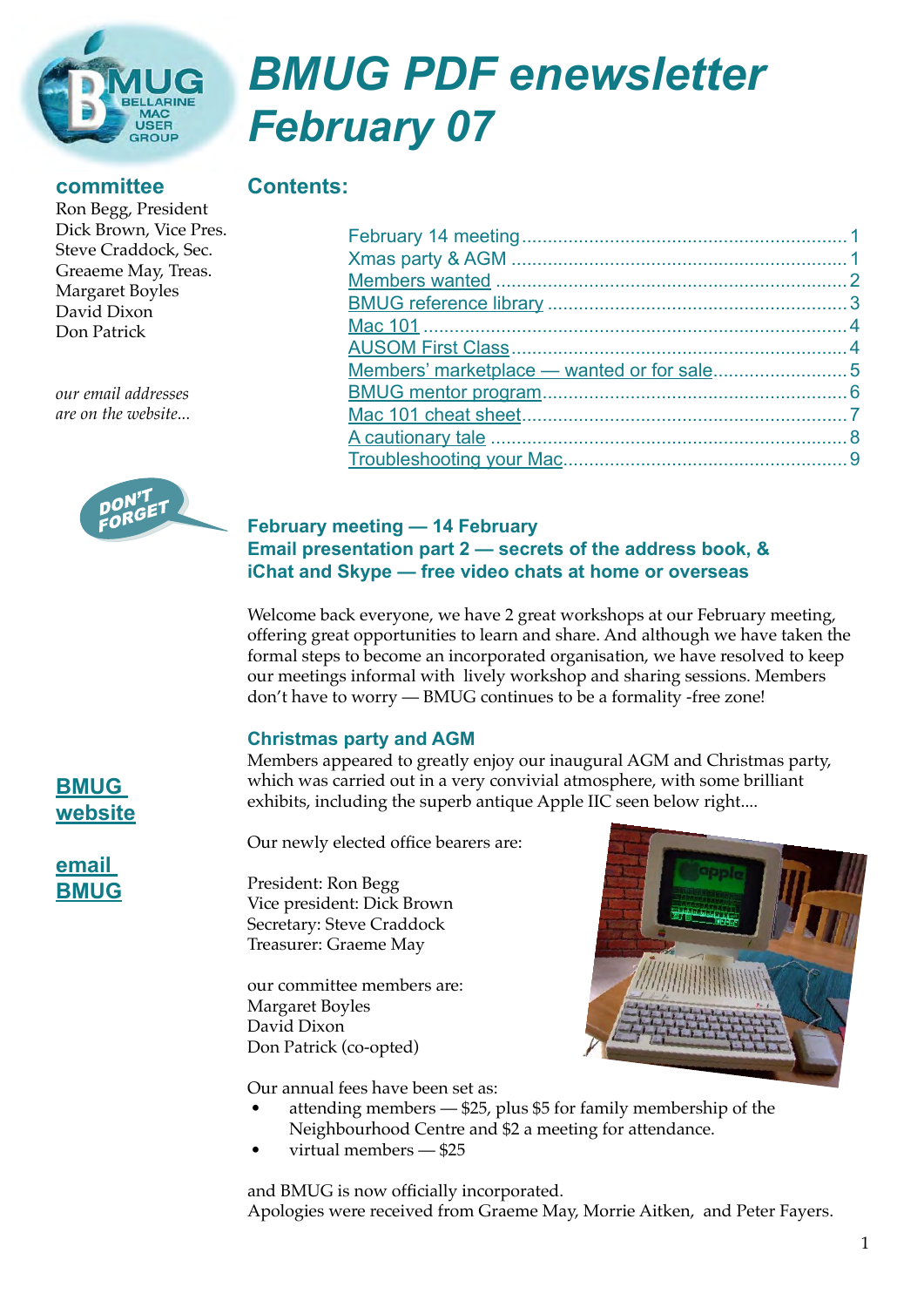<span id="page-1-0"></span>

#### **Members WANTED**

We are always looking for new members. How about bringing a friend along?

And now that BMUG has a number of member benefits to offer even if people are unable to actually attend meetings, we are keen to recruit *virtual members*, who participate from remote locations. Our first virtual members were signed up over January. Do you have Macintosh friend who lives elsewhere, perhaps even interstate? Encourage them to join and take advantage of the membership benefits listed below...

**[check out](http://www.bellarinemac.org/)  [free web](http://www.bellarinemac.org/) [hosting](http://www.bellarinemac.org/)**

# **Member benefit 1 BMUG offers unique FREE website hosting!**

**Member benefit 2 BMUG members privileged access to AUSOM FirstClass**

## **Member benefit 3 'Getting started' manuals — a bargain at \$2...**

We are very proud of our small but growing library of *do it yourself* manuals for the Macintosh, all written *for* members *by* members.

**Tip: we bring copies of each manual to meetings and they always sell out, so if you are after a particular one, just email Steve to place an order and be sure of getting yours at the next meeting. Of course we're also happy to mail you a copy, if that's more convenient.**

They presently include:

## **[check out](http://www.bellarinemac.org.au/BMUGmanuals.html)  [BMUG](http://www.bellarinemac.org.au/BMUGmanuals.html)  [Manuals](http://www.bellarinemac.org.au/BMUGmanuals.html)**

- Buying a Mac
- Absolute Beginners
- Mail tutorial
- iChat with your Mac
- Music and listening with your Mac
- iWeb with your Mac
- Scanning with your Mac

## **Member benefit 4 BMUG reference library**

See news of exciting new titles on the next page...

**✿** Troubleshooting, problem solving, tuition

#### In your home or office, at a time to suit you

Ceelong, Surf Coast & district \* Hardware installation and setup

 $\mathbf{\hat{z}}$  Mac OS X upgrades



✿ Broadband, Airport, networking ✿ Digital photography & scanning Expertise - experience - very reasonable rates

5243 2946 or 0419 331 424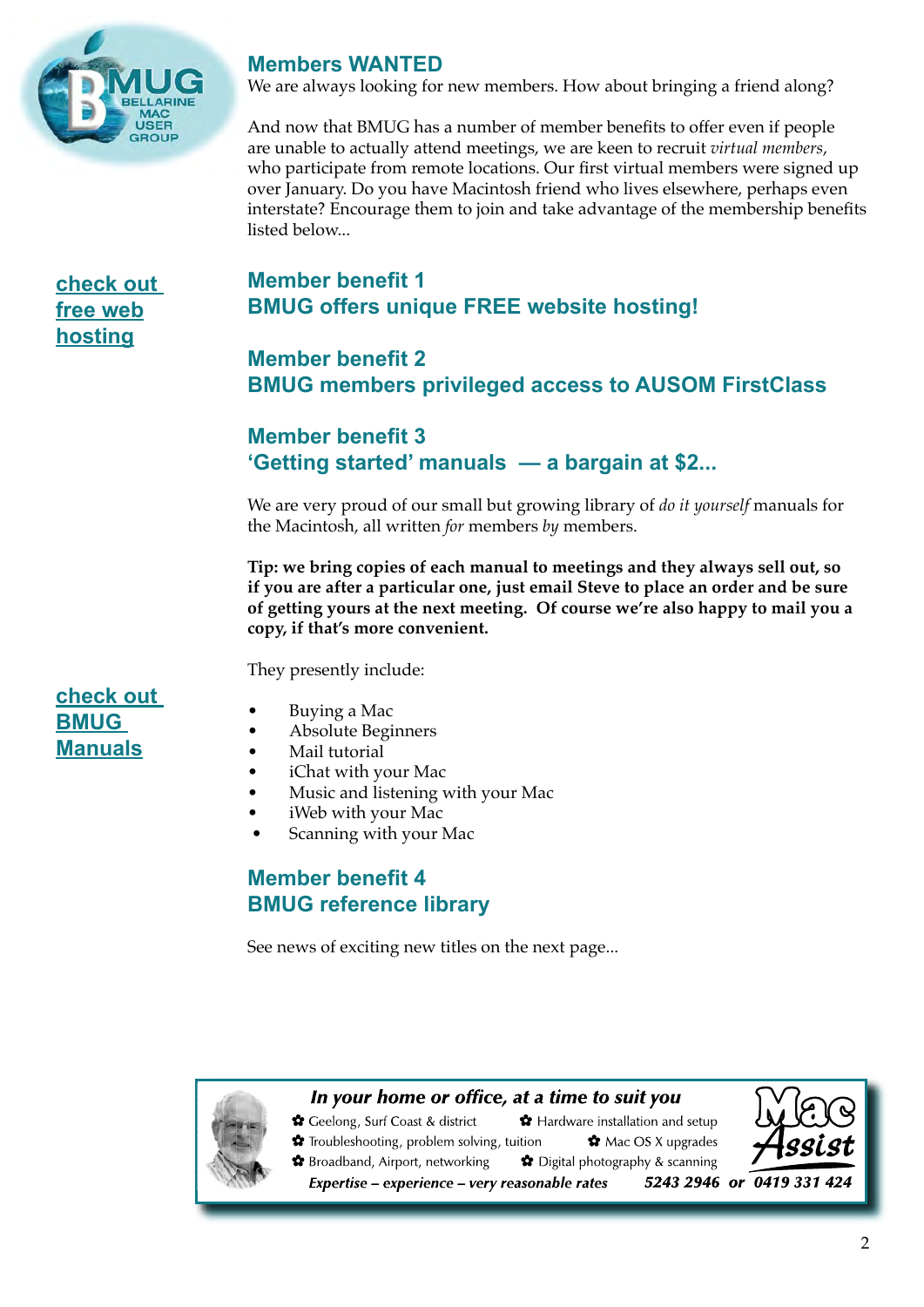<span id="page-2-0"></span>

# **BMUG reference library**

We have established partnerships with a number of publishers of Macintosh reference books and the club has a growing number of titles to borrow. To find out more, speak to or email our librarian, David Dixon.

## **Click on the cover images of our new library titles to read more about them at Amazon:**









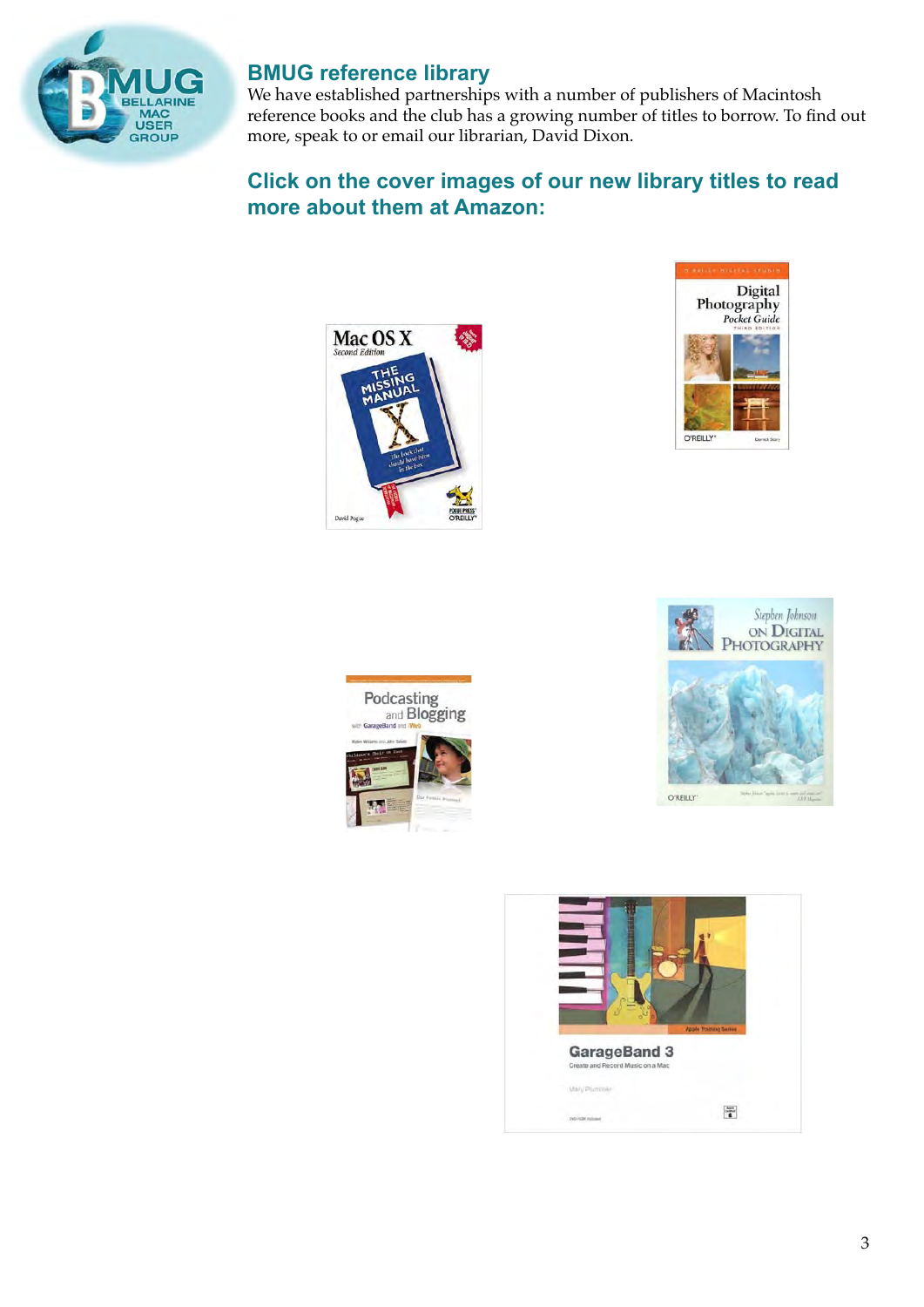<span id="page-3-0"></span>

#### **Mac 101 — Apple tutorial documents**

We are always on the lookout for help for our members, and Don has recently identified the following collection of helpful online tutorial ducuments:



# **[check out](http://www.apple.com/support/mac101/) [Mac 101](http://www.apple.com/support/mac101/)**





If you're new to computers or simply need a refresher course on how to get the most out of your Mac, you've come to the right place. Welcome to Mac 101: Your guide to using a Mac effectively and efficiently. If you've switched to Mac from Windows, Switch 101 is just for you.

Whether you want to learn how to get around your Mac desktop (or find out what a desktop is, for that matter); figure out how to connect your printer, iPod, digital camera, or other device; discover email and the Internet: learn how to do various tasks: learn how to use the software that came with your Mac: or even find out what to do when things don't go as planned; we have the answers.

# **[check out](http://www.bellarinemac.org.au/firstclass.html) [AUSOM](http://www.bellarinemac.org.au/firstclass.html) [FirstClass](http://www.bellarinemac.org.au/firstclass.html)**

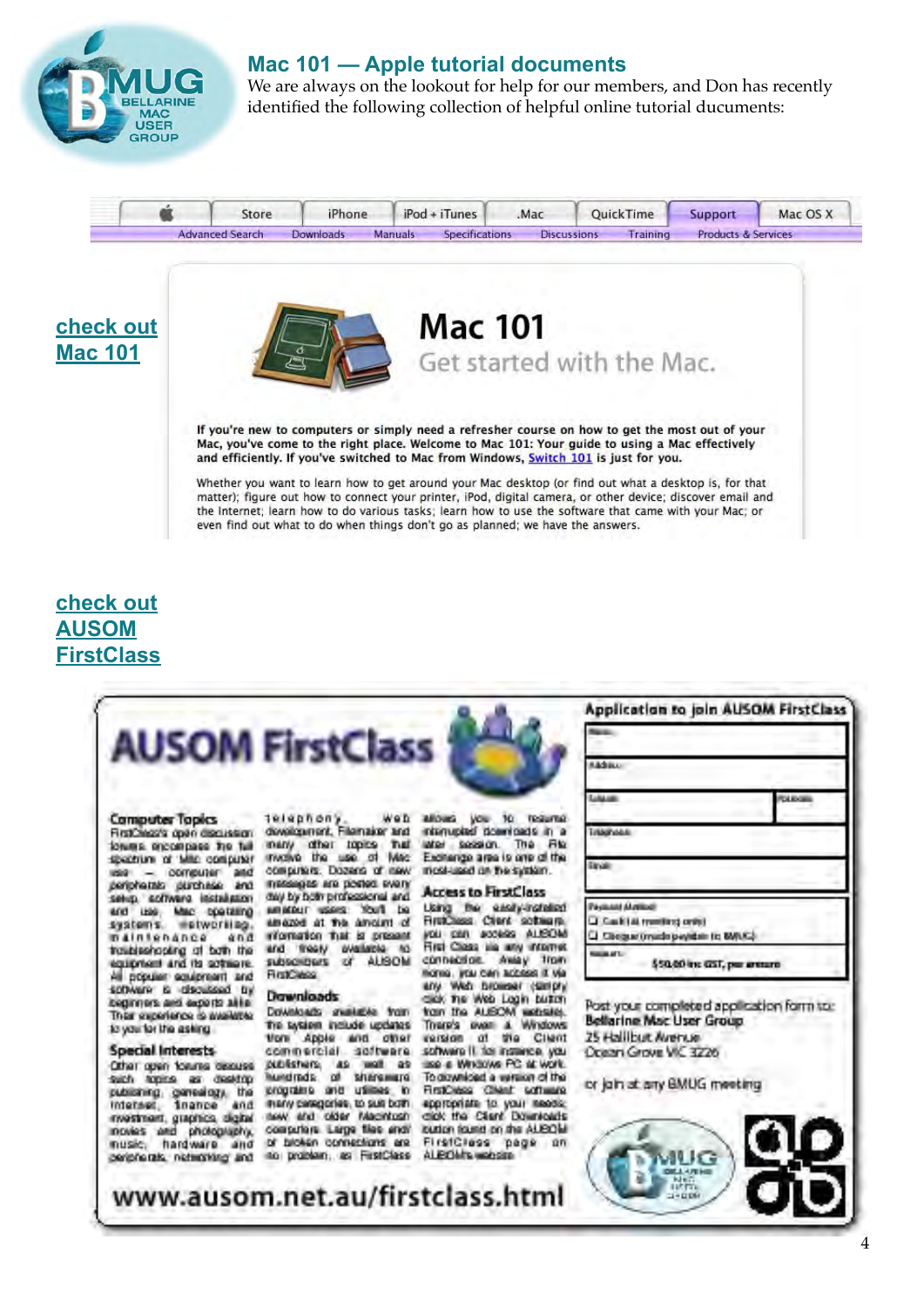<span id="page-4-0"></span>

# **Members' marketplace —** *wanted or for sale***...**

Many of our members are running old machines that won't run OS X. Imagine how frustrated they become when they are constantly hearing about stuff they just can't do!

# *Can you help? We are looking for good older iMacs..***.**



If you know someone with an unwanted older machine running OS X that is in good condition, ask them to email Steve and we will advertise it in this newsletter for just \$5.

# **[email Steve](mailto:stevecraddock@bellarinemac.org.au) with your advert**

Of course members' adverts are **free**.

BMUG members are always welcome to send us brief descriptions of any computers or accessories you would like to buy or sell. Obviously the club cannot take responsibility for any grievances that might arise from transactions, so keep the descriptions of gear as accurate as possible.

## **FOR SALE, \$495 — valued at over \$700!**

Brand New — includes 2 year on site warranty (Transferable) Contact David Dixon on 5258 2219

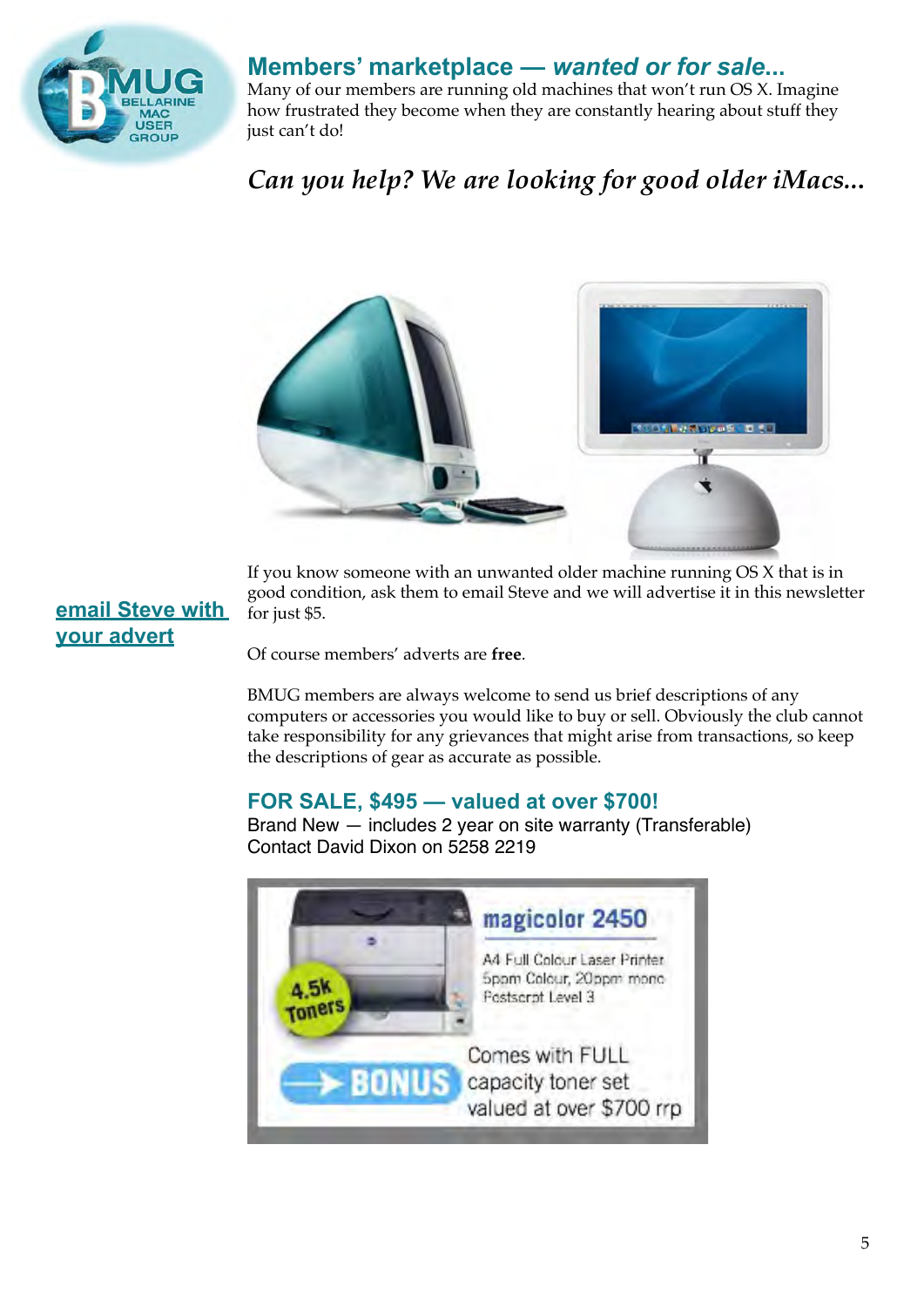<span id="page-5-0"></span>

# **BMUG mentor program**

Members who weren't able to get to recent meetings may be unaware that we are now running a formal club mentor program. A group of highly experienced members are willing to answer your queries over the phone, by email, and even by attending at your home to give you personal training sessions.

The program has just begun, but alreadywe are getting very positive feedback from members who say the sessions have given them the confidence to really progress with their machines.

From our experience so far, may we suggest:

- if you are using a really old machine, particularly if you are not running System OS X, we can do little to help you, so consider upgrading. Already several members have made this move, and they are invariably delighted with the new opportunities that are available to them.
- Invest in some handbooks. We highly recommend David Pogue's *Mac OS X, the Missing Manual* and our own BMUG *Absolute Beginners manual.*

Presently, the following members are participating in the mentor program, and we are getting very good feedback from them:

**[email Steve](mailto:stevecraddock@bellarinemac.org.au) about the mentor program**

Bruce Murray — assisted by David

Leonie Crook — Don John Crook

Cynthia Potter — Cliff

Gwen Cox — Dick

Carol Wilson — Steve

Ed Scouller — Dick

Keith Wayth — Ron

**To participate, either as a mentor or as a beginner, sign up at the next meeting, or phone Steve on 5254 2576. And if you are a virtual member, we can offer assistance by phone or email.**

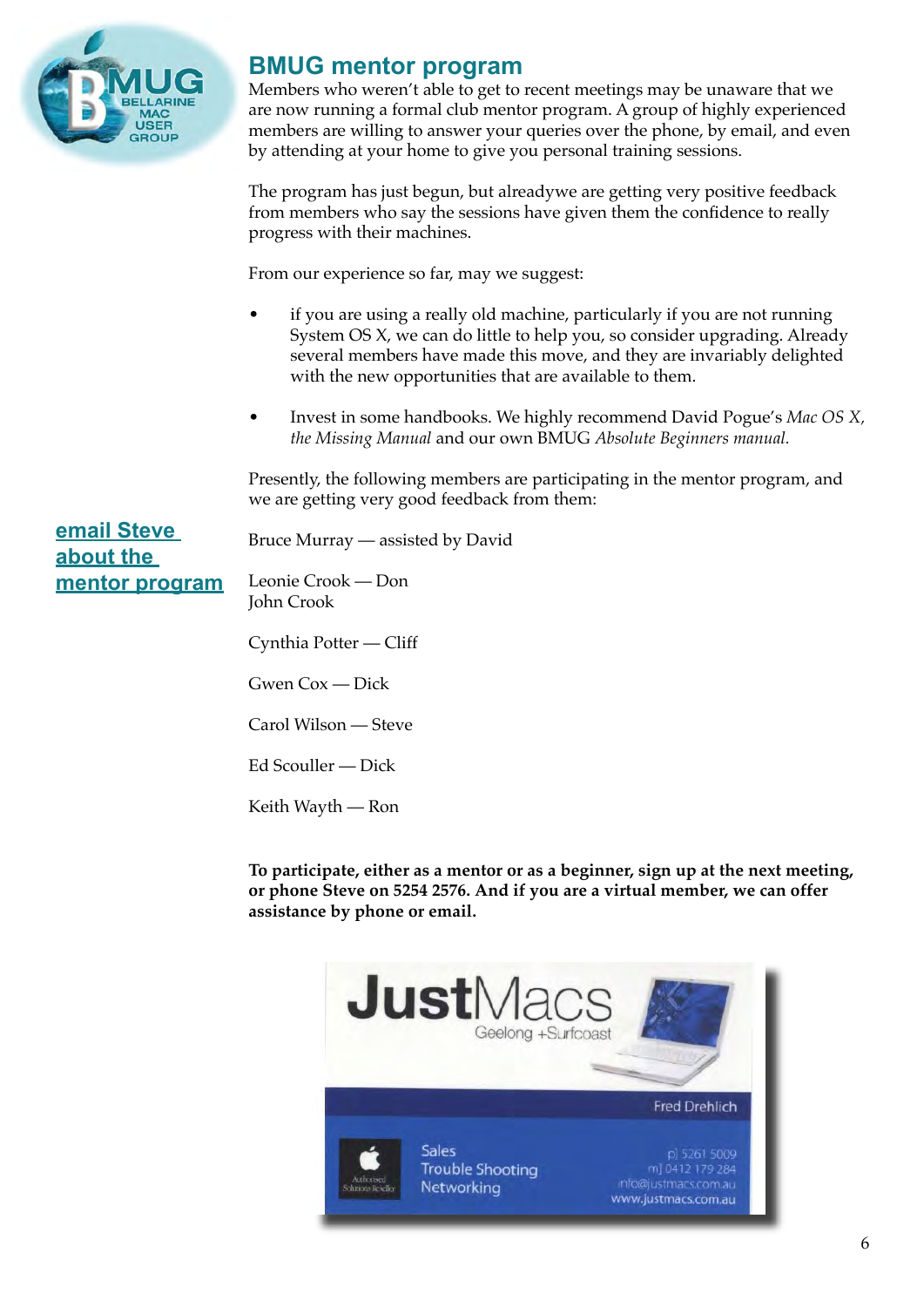<span id="page-6-0"></span>

#### **Mac 101 cheat sheet**

Organised members will immediately see the advantage of printing out the following sheet and filling it in. If you are not that well-organised (and the editor certainly isn't) do yourself a favour anyway, and make an effort!

#### **[Download page here...](http://www.apple.com/support/mac101/cheatsheet)**

# My Mac Cheat Sheet

"don't forget to hide me

#### **My Mac**

| I have a            | computer            |
|---------------------|---------------------|
| It has a            | processor           |
| I have              | MB/GB of memory     |
| It has              | memory chips inside |
| My hard drive is    | GB                  |
| My serial number is |                     |
| I'm running Mac OS  |                     |

#### **My User Account**

| My user account name is                    |  |
|--------------------------------------------|--|
| My account password is                     |  |
| I am/am not an administrator (circle one)  |  |
| . If not, the admin is                     |  |
| · and his/her phone # is                   |  |
| I do/do not have more than one Keychain    |  |
| . If I do, my Keychain names/passwords are |  |
| $=$ iret                                   |  |

| <b>First</b> |  |
|--------------|--|
| Second       |  |
| Third        |  |

#### **My Internet**

| My ISP is                                                                                                                                                                                                                     |
|-------------------------------------------------------------------------------------------------------------------------------------------------------------------------------------------------------------------------------|
| Their phone number is experience of the state of the state of the state of the state of the state of the state of the state of the state of the state of the state of the state of the state of the state of the state of the |
|                                                                                                                                                                                                                               |
| My account name is <b>All Account name is</b>                                                                                                                                                                                 |
| My password is                                                                                                                                                                                                                |
| To connect, I use (check all that apply):<br>internal modem cable modem<br>DSL<br>router                                                                                                                                      |
| The device brand/model is                                                                                                                                                                                                     |
| I do/don't use a dial-up connection (circle one)<br>. If I do, my dial-in number is _____                                                                                                                                     |
| . My alternate number is ___                                                                                                                                                                                                  |
| I do/don't connect wirelessly (circle one)                                                                                                                                                                                    |
| . If I do, I have a (check one):                                                                                                                                                                                              |
| 802.11a network                                                                                                                                                                                                               |
| 802.11b network                                                                                                                                                                                                               |
| $802.11g$ network                                                                                                                                                                                                             |
| · My wireless device is a                                                                                                                                                                                                     |
| . My password is                                                                                                                                                                                                              |

| My Email                                                                                                                                                                                                                             |  |
|--------------------------------------------------------------------------------------------------------------------------------------------------------------------------------------------------------------------------------------|--|
| · Main Account                                                                                                                                                                                                                       |  |
| * Main Account<br>My email provider is ___________________                                                                                                                                                                           |  |
|                                                                                                                                                                                                                                      |  |
| My email address is <b>example and the set of the set of the set of the set of the set of the set of the set of the set of the set of the set of the set of the set of the set of the set of the set of the set of the set of th</b> |  |
|                                                                                                                                                                                                                                      |  |
| My email password is<br>This is a .Mac/POP/IMAP account (circle one)                                                                                                                                                                 |  |
|                                                                                                                                                                                                                                      |  |
|                                                                                                                                                                                                                                      |  |
| · Work Account                                                                                                                                                                                                                       |  |
| My email provider is _______________________                                                                                                                                                                                         |  |
| Their phone number is                                                                                                                                                                                                                |  |
|                                                                                                                                                                                                                                      |  |
|                                                                                                                                                                                                                                      |  |
| My email password is <b>Manufall Contains and This is a</b> .Mac/POP/IMAP account (circle one)                                                                                                                                       |  |
| My mail server address is <b>with a manufacturer of the server</b>                                                                                                                                                                   |  |
| My SMTP server address is ______________                                                                                                                                                                                             |  |
|                                                                                                                                                                                                                                      |  |
| • Other Account                                                                                                                                                                                                                      |  |
| * Other Account<br>My email provider is _____________________                                                                                                                                                                        |  |
|                                                                                                                                                                                                                                      |  |
|                                                                                                                                                                                                                                      |  |
|                                                                                                                                                                                                                                      |  |
| This is a .Mac/POP/IMAP account (circle one)                                                                                                                                                                                         |  |
| My mail server address is __________________                                                                                                                                                                                         |  |
| My SMTP server address is <b>server</b>                                                                                                                                                                                              |  |
| * Other Account                                                                                                                                                                                                                      |  |
| My email provider is                                                                                                                                                                                                                 |  |
|                                                                                                                                                                                                                                      |  |
|                                                                                                                                                                                                                                      |  |
| My email password is                                                                                                                                                                                                                 |  |
| This is a .Mac/POP/IMAP account (circle one)                                                                                                                                                                                         |  |
| My mail server address is <b>server</b>                                                                                                                                                                                              |  |
| My SMTP server address is                                                                                                                                                                                                            |  |
| My Mac Emergency Contacts                                                                                                                                                                                                            |  |
|                                                                                                                                                                                                                                      |  |
| AppleCare: http://www.apple.com/support                                                                                                                                                                                              |  |
| Apple Tech Support: 800-275-2273                                                                                                                                                                                                     |  |
| Retail Apple Store                                                                                                                                                                                                                   |  |
| Apple Service Provider                                                                                                                                                                                                               |  |

Mac-savvy friend

don't forget to hide me · don't forget to hide me · don't forget to hide me · don't forget to hide me · don't forget to hide me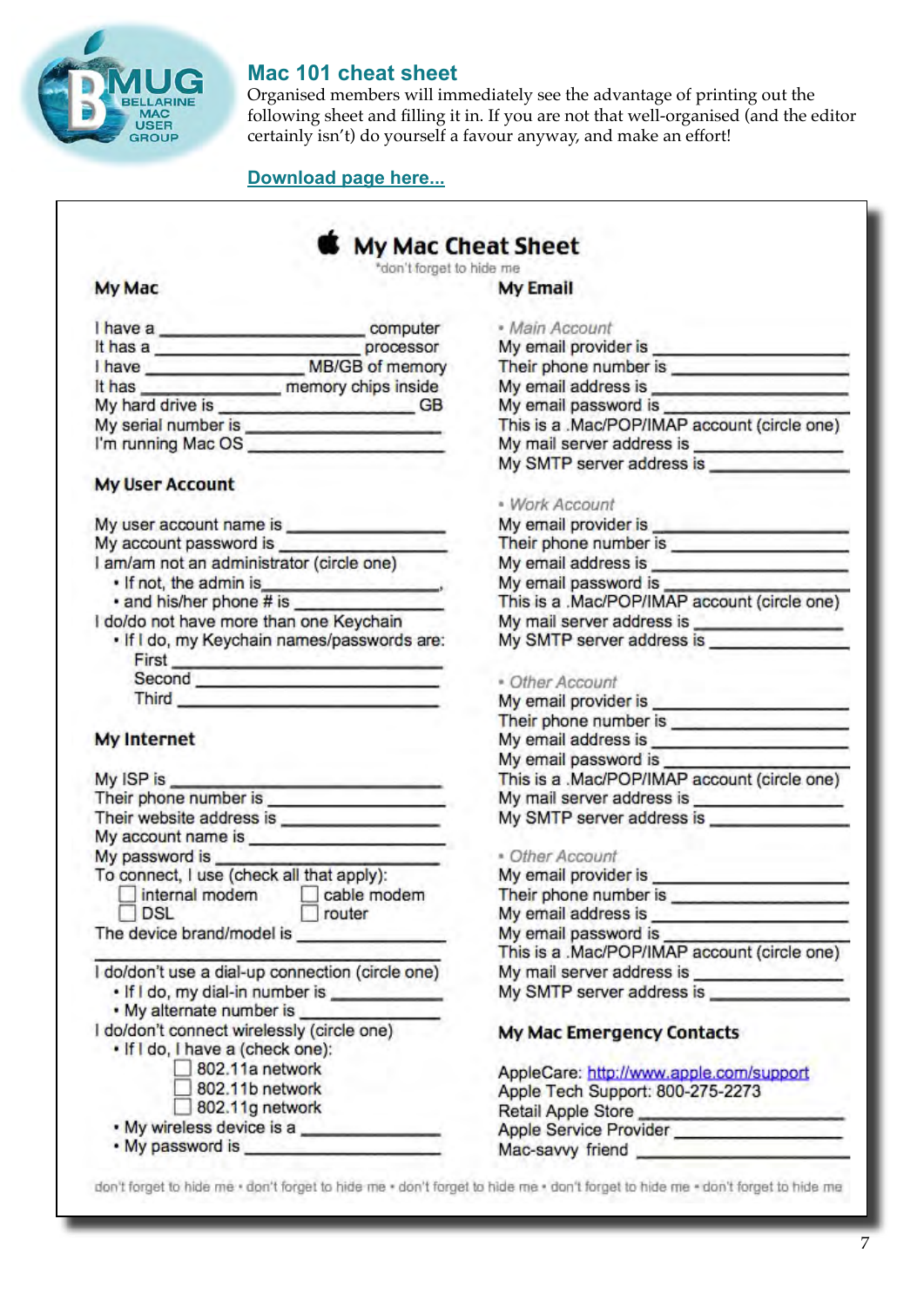<span id="page-7-0"></span>

#### **A cautionary tale or...** *to shop or not to shop online by Don Patrick*

I have made many web purchases, and until recently have been 100% satisfied with both the products and service received from online sellers and retailers. However, this recently all fell in a heap when I decided to buy one of the well-reviewed Griffin iCurve laptop stands.

As usual, I thoroughly researched the item and then shopped around for the best price, but perhaps this time I didn't take as many steps as usual to verify the credentials of the seller (use Ebay Feedback Comments and Contact Details as well as Forum Comments etc. where available, to get a 'feel' for the advertiser).

I found availability and a good price from, of all places, an interstate Apple Authorised Retailer. Enough said, no more checking needed, off went my order. Now, most of the online sellers I had dealt with previously have given amazingly good and speedy service, sometimes even providing next day delivery, but this time it was definitely not to be, as you see from the following timeline...

- Day 1 Online order submitted and email confirmation received that my order had been "queued"
- Day 7 Second email stating that my order had been processed and my credit card debited. (*"Ah! It should be here before Christmas")*
- Day 12 Still not received phone call by me to enquire when I could expect delivery, and after several long delays and trips away from the phone I am told the item had been superseded and a new model not yet released. I am offered an immediate refund. *("Shouldn't they have told me this before now and why did they take the money when they couldn't supply?"*)
- Day 13 No refund appears when I check my credit card balance online. I ring and finally after much button pushing, I get to talk with a real person who says *"I am doing something else at the moment, please hold"* and 10 minutes later I am disconnected. I ring yet again and ask to talk to someone from accounts and get switched through to… an answering machine; I leave a rather terse message and request a return phone call. I follow this up with an annoyed email.
- Day 15 No refund, no return call, no return email. I write a complaint to the Managing Director via snail mail plus a second copy by email. (*Christmas comes and goes without any satisfaction in the matter*)
- Day 18 Another phone call (*"thank heavens for 10 cent VoIP calls"*) and am told that no one from accounts is in attendance and that no one else can help. I send yet another very terse message via the seller's web page.
- Day 19 Finally a very unapologetic and offhand phone call from someone in accounts — could they have my credit card details so they can make a refund. (*"they had the details to debit but can't use them again to credit?"*) They promise to do it straight away.
- Day 20 You guessed it not in my account. Phoned and amazingly got the same person who said it had been processed. I ask to speak to the Manager but *"he's busy with a customer"*. I finally get a call back from the Manager who says the refund has been given and was quite unconcerned when I informed him that this was the worst online transaction I had ever experienced. *("Could I get a copy of the Credit Card deposit slip pleased?" "Yes, I'll scan and email it straight away"*)………did it come?…….don't even ask!!!
- Day 21 Refund received original item **still** listed for sale on the retailer's web site.